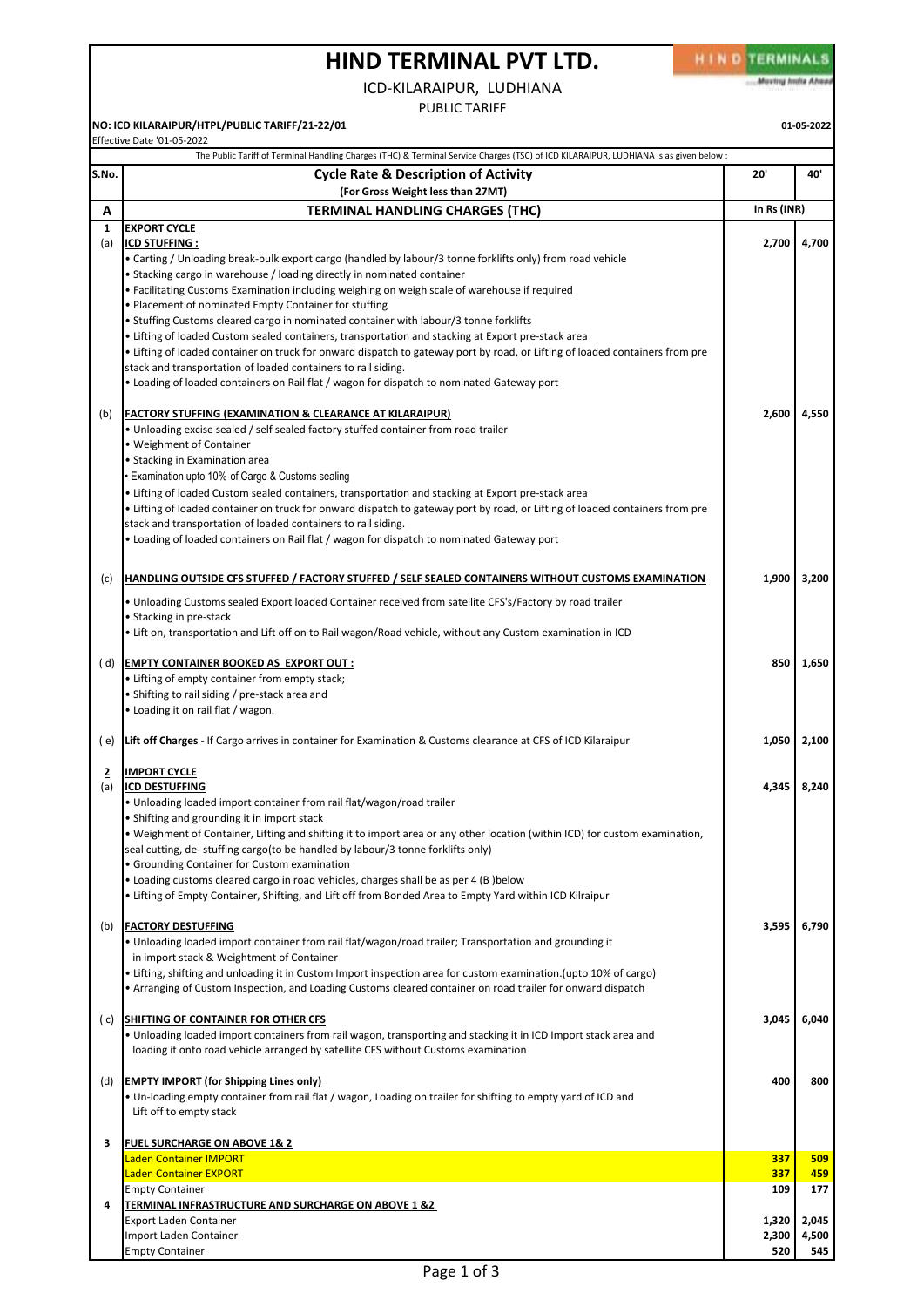| B            | OUT OF CYCLE OPERATIONS (i.e., not included above at 1 & 2)<br><b>SPECIAL SERVICE REQUEST (SSR)</b>                                                                                                                                                     | <b>HIND TERMINALS</b><br>Moving India Ahea |             |
|--------------|---------------------------------------------------------------------------------------------------------------------------------------------------------------------------------------------------------------------------------------------------------|--------------------------------------------|-------------|
|              | Loading / Unloading & Placement                                                                                                                                                                                                                         |                                            |             |
| 1            | Loading empty container from empty stack of ICD to private road trailer or vice-versa                                                                                                                                                                   | 475                                        | 850         |
| $\mathbf{2}$ | Loading of loaded container from road trailer to ground / stack of ICD or vice-versa.                                                                                                                                                                   | 725                                        | 1,450       |
| 3            | a) Weighment of containers for customs purpose (loading of containers on trailers, shifting weighment and back to<br>stack/ground)                                                                                                                      | 1,025                                      | 1,550       |
|              | - All commodities except grains                                                                                                                                                                                                                         |                                            |             |
|              | b) Weighment of containers for customs purpose (loading of containers on trailers, shifting weightment and back to stack /                                                                                                                              | 800                                        | 1,300       |
|              | ground) – Grains                                                                                                                                                                                                                                        |                                            |             |
|              | c) Weighment of loose cargo                                                                                                                                                                                                                             | 50 PER MT                                  |             |
|              | d) Weighment of Laden container                                                                                                                                                                                                                         | 200                                        | 200         |
|              | Note:- Other Cargo vehicles to be treated as 20 Ft Trailer                                                                                                                                                                                              |                                            |             |
| 4            | <b>DE-STUFFING/ STUFFING OF CONTAINER</b>                                                                                                                                                                                                               |                                            |             |
| (a)          | <b>Stuffing Cargo handling activities include:</b><br>Unloading                                                                                                                                                                                         | 900                                        | 1,800       |
|              | break-bulk export cargo (handled by labour) from shipper's transport and stacking it either directly in nominated container                                                                                                                             |                                            |             |
|              | De-stuffing Cargo handling activities include:                                                                                                                                                                                                          |                                            |             |
| (b)          | De-stuffing cargo from Containers (handled by labour,) stacking it in warehouse; Arranging Customs examination; Weighing<br>on weigh scale of ICD (whenever required); Loading cargo from warehouse to shipper's transport vehicle after Customs out of | 900                                        | 1,800       |
|              | charge                                                                                                                                                                                                                                                  |                                            |             |
|              |                                                                                                                                                                                                                                                         |                                            |             |
| 5            | LOADING / UNLOADING LOOSE CARGO (Bulk)                                                                                                                                                                                                                  |                                            |             |
| (a)          | Manual                                                                                                                                                                                                                                                  | 70 PER MT                                  |             |
| (b)          | FLT upto 3MT                                                                                                                                                                                                                                            | <b>110 PER MT</b>                          |             |
| (c)          | FLT above 3MT                                                                                                                                                                                                                                           | <b>210 PER MT</b>                          |             |
|              | Minimum charges of INR 350                                                                                                                                                                                                                              |                                            |             |
| (d)          | Transportation/shifting of Loaded container from one place to other within ICD Complex                                                                                                                                                                  | 650                                        | 1,300       |
| (e)          | Customs Examination of Cargo (11 to 50 %)                                                                                                                                                                                                               | 450                                        | 900         |
| (f)          | Customs Examination of Cargo (Above 50 %)                                                                                                                                                                                                               | 750                                        | 1,500       |
|              |                                                                                                                                                                                                                                                         |                                            |             |
| 6            | <b>Transhipment / Transportation/shifting Charges</b>                                                                                                                                                                                                   |                                            |             |
| (a)          | Transhipment of loaded container from one truck to another                                                                                                                                                                                              | 950                                        | 1,700       |
| (b)          | Transhipment of empty container from one truck / wagon to another                                                                                                                                                                                       | 800                                        | 1,300       |
| (c)          | Transportation/shifting of Empty container from one place to other within ICD complex                                                                                                                                                                   | 450                                        | 750         |
| 7            | Others                                                                                                                                                                                                                                                  |                                            |             |
| (a)          | Palletisation/Lashing/Choking - Per Day or Part thereof for Using ICD Complex                                                                                                                                                                           | 950                                        | 1,900       |
| (b)          | Repacking/Labeling Charges for using ICD Premises Per Day or Part thereof                                                                                                                                                                               | 650                                        | 1,300       |
|              | Mutiliation of Cargo in ICD Complex Per Day or Part thereof                                                                                                                                                                                             | 650                                        | 1,300       |
| (c)          |                                                                                                                                                                                                                                                         |                                            |             |
|              |                                                                                                                                                                                                                                                         |                                            |             |
| 8            |                                                                                                                                                                                                                                                         |                                            |             |
|              | Valuation and auction expenses (Chargeable over and above the normal terminal charges):                                                                                                                                                                 |                                            |             |
|              | FCL                                                                                                                                                                                                                                                     | <b>1500 PER SHIPMENT</b>                   | 3,000 6,000 |
|              | LCL                                                                                                                                                                                                                                                     |                                            |             |